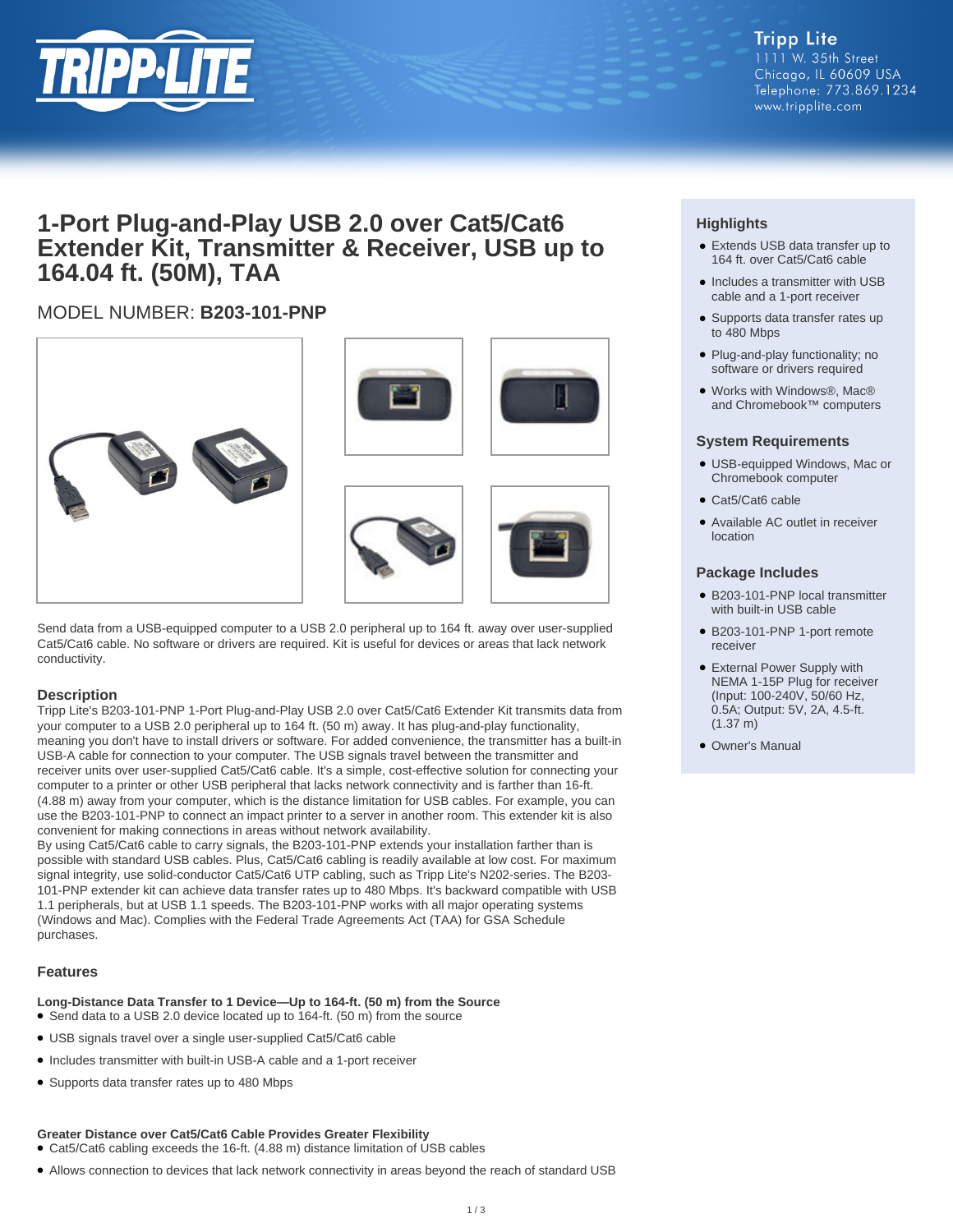

#### cables

- Makes connections in areas without network availability
- Allows source to be in a secure location, separate from peripherals
- Cat5/Cat6 cabling is cost-effective and readily available
- For best results, use solid-conductor Cat5/Cat6 UTP cable, such as Tripp Lite's N202-series cable

#### **Convenient Plug-and-Play Installation**

- Plug-and-play functionality; no software or drivers required
- Built-in 1-ft. (0.31 m) USB-A cable connects source and transmitter
- User-supplied Cat5/Cat6 cable connects transmitter and receiver
- Receiver unit has an external power supply

#### **Widely Compatible**

- Compatible with all major operating systems (Windows and Mac)
- Backward compatible with USB 1.1 devices (at USB 1.1 speeds)

#### **TAA-Compliant**

● Complies with the Federal Trade Agreements Act (TAA) for GSA Schedule purchases

# **Specifications**

| <b>OVERVIEW</b>                 |                                                         |  |
|---------------------------------|---------------------------------------------------------|--|
| <b>UPC Code</b>                 | 037332185211                                            |  |
| Technology                      | USB 2.0 (High Speed)                                    |  |
| <b>VIDEO</b>                    |                                                         |  |
| <b>HDR Support</b>              | No                                                      |  |
| <b>POWER</b>                    |                                                         |  |
| Power Over Cable (PoC) Support  | <b>No</b>                                               |  |
| AC Adapter                      | Input: 100-240V, 50/60Hz, 0.5A; Output: 5V, 2A, 4.5 ft. |  |
| <b>PHYSICAL</b>                 |                                                         |  |
| Color                           | <b>Black</b>                                            |  |
| Material of Construction        | <b>PVC</b>                                              |  |
| Shipping Dimensions (hwd / in.) | 2.20 x 7.20 x 6.50                                      |  |
| Shipping Dimensions (hwd / cm)  | 5.59 x 18.29 x 16.51                                    |  |
| Shipping Weight (lbs.)          | 0.60                                                    |  |
| Shipping Weight (kg)            | 0.27                                                    |  |